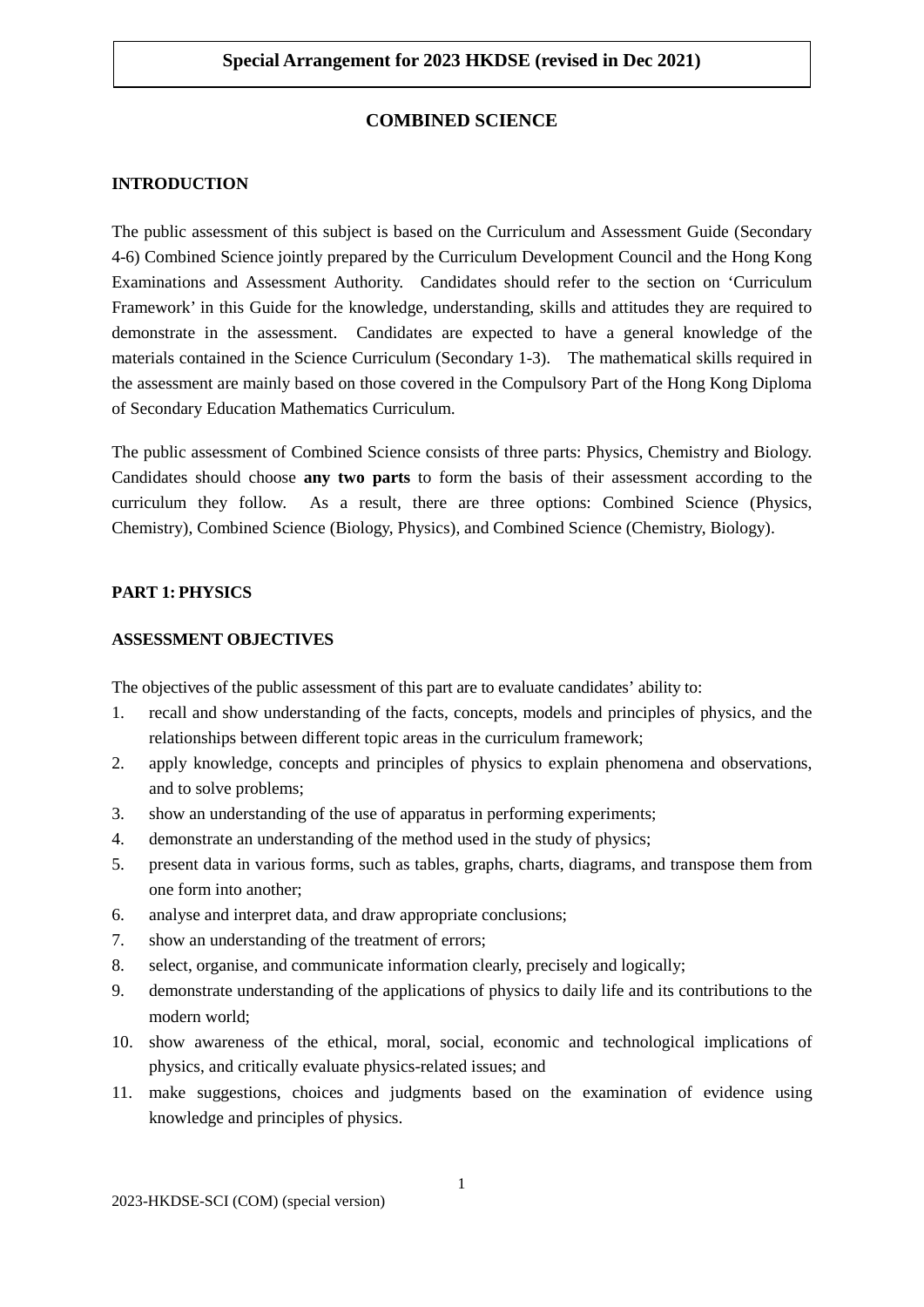#### **MODE OF ASSESSMENT**

The public assessment of Combined Science (Physics part) consists of a public examination component and a school-based assessment component as outlined in the following table:

| Component                                 |                                                     | Weighting               | Duration             |
|-------------------------------------------|-----------------------------------------------------|-------------------------|----------------------|
| Public<br>Examination                     | Questions set on the physics part of the curriculum | $40\% \rightarrow 50\%$ | 1 hour<br>40 minutes |
| School-based Assessment (SBA) (CANCELLED) |                                                     | 10%                     |                      |

## **PUBLIC EXAMINATION**

The examination paper comprises two sections: A and B. Section A consists of multiple-choice questions and carries  $\frac{144}{17.5\%}$  of the subject mark. Section B includes short questions, structured questions and an essay question, and it carries  $\frac{26}{10}$  32.5% of the subject mark. Candidates have to attempt **all** questions in this paper.

#### **SCHOOL-BASED ASSESSMENT (SBA) (CANCELLED)**

School-based assessment (SBA) is compulsory for **all** school candidates. Candidates will be assessed by their teachers on their performance of a wide range of skills involved in practical work throughout S5 and S6. Candidates are required to perform a stipulated amount of practical work. The work should be integrated closely with the curriculum and form a part of the normal learning and teaching process.

The table below summarises the minimum number of assessments and the percentage weighting in subject required in S5 and S6 for the SBA:

|           | Minimum number of assessments |  |
|-----------|-------------------------------|--|
| $55$      | - (5%                         |  |
| <b>S6</b> | $+5\%$                        |  |

For monitoring and authentication purposes, candidates are required to keep good custody of all their work in SBA until the publication of the HKDSE examination results.

Private candidates need not complete the SBA component. Their subject result will be based entirely on the public examination result.

The detailed requirements, regulations, assessment criteria, guidelines and methods of assessment are provided in the SBA Handbook for HKDSE Physics and Combined Science (Physics part) published by the Hong Kong Examinations and Assessment Authority.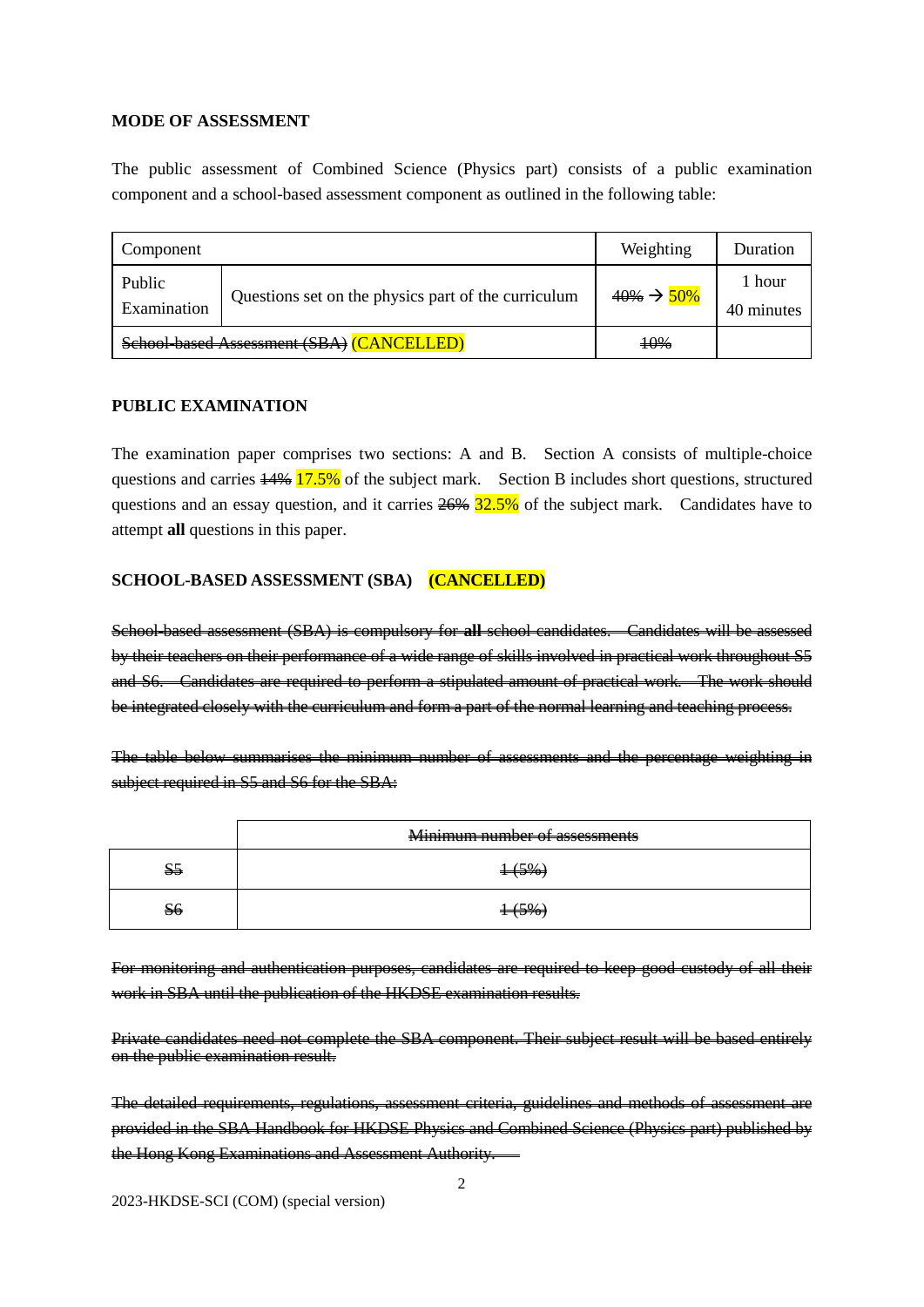## PART 2: CHEMISTRY

## **ASSESSMENT OBJECTIVES**

The assessment objectives of this part are to evaluate the abilities of candidates to:

- 1. recall and show understanding of chemical facts, patterns, principles, terminology and conventions;
- 2. show an understanding of the use of apparatus and materials in performing experiments;
- 3. handle materials, manipulate apparatus, carry out experiments safely and make accurate observations;
- 4. demonstrate an understanding of the method used in chemical investigation;
- 5. analyse and interpret data from various sources, and draw relevant conclusions;
- 6. manipulate and translate chemical data and to perform calculations;
- 7. apply chemical knowledge to explain observations and to solve problems which may involve unfamiliar situations;
- 8. select and organise scientific information from appropriate sources and to communicate this information in an appropriate and logical manner;
- 9. understand and evaluate the social, economic, environmental and technological implications of the applications of chemistry; and
- 10. make decisions based on the examination of evidence and arguments.

## **MODE OF ASSESSMENT**

The public assessment of Combined Science (Chemistry part) consists of a public examination component and a school-based assessment component as outlined in the following table:

| Component                                 |                                                       | Weighting               | Duration             |
|-------------------------------------------|-------------------------------------------------------|-------------------------|----------------------|
| Public<br>Examination                     | Questions set on the chemistry part of the curriculum | $40\% \rightarrow 50\%$ | 1 hour<br>40 minutes |
| School-based Assessment (SBA) (CANCELLED) |                                                       | 10%                     |                      |

# **PUBLIC EXAMINATION**

The examination paper comprises two sections: A and B. Section A consists of multiple-choice questions and carries  $\frac{12\%}{15\%}$  of the subject mark. Section B includes short questions, structured questions and an essay question, and it carries  $\frac{28\%}{15\%}$  of the subject mark. Candidates have to attempt **all** questions in this paper.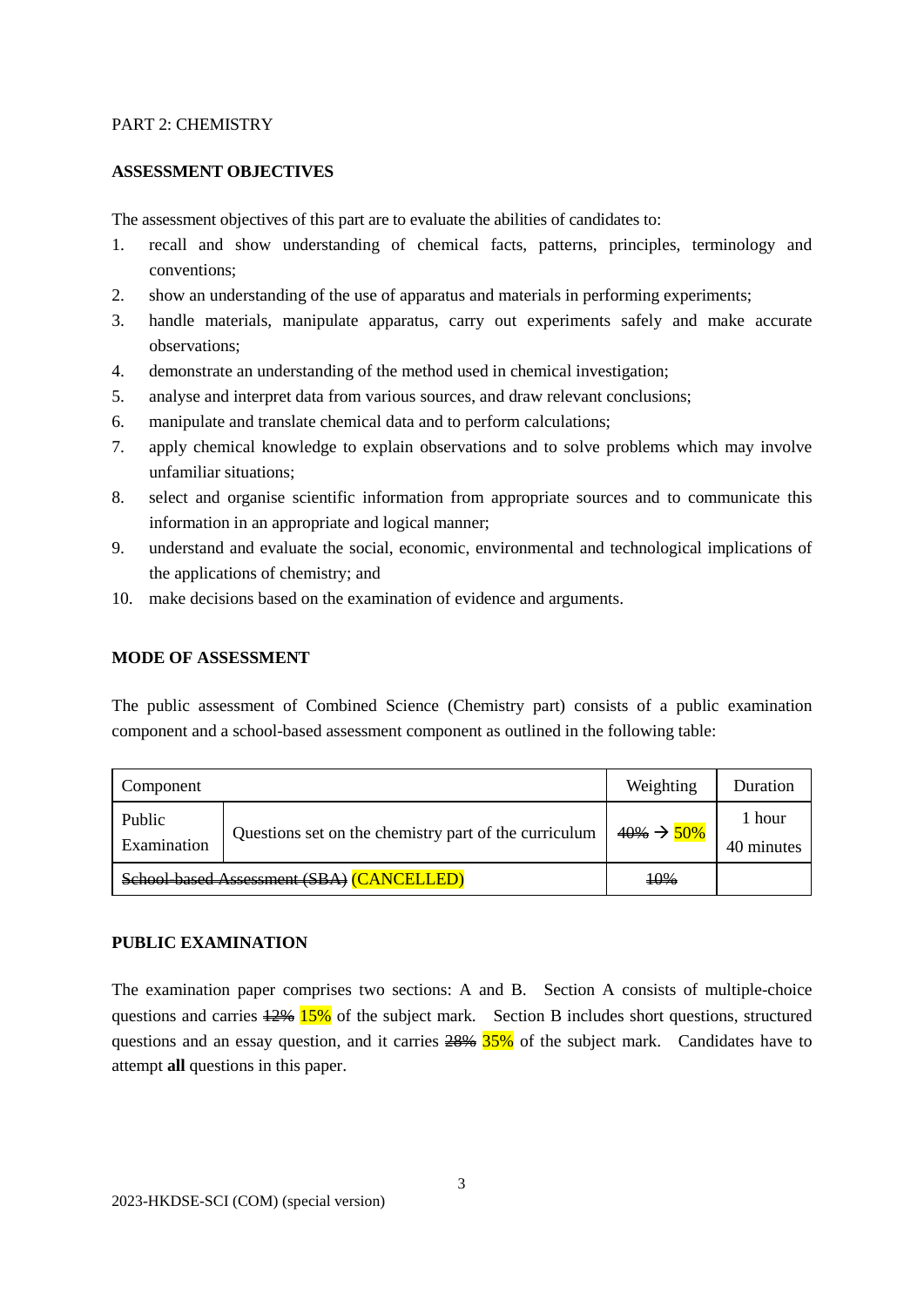#### **SCHOOL-BASED ASSESSMENT (SBA) (CANCELLED)**

School-based assessment (SBA) is compulsory for **all** school candidates. Candidates will be assessed by their teachers on their performance of a wide range of skills involved in practical work throughout S5 and S6. Candidates are required to perform a stipulated amount of practical work, which may include designing experiments, reporting and interpreting experimental results, etc. The work should be integrated closely with the curriculum and form a part of the normal learning and teaching process.

The table below summarises the minimum number of assessments and the percentage weighting in subject required in S5 and S6 for the SBA:

|                | Minimum number of assessments* | Weighting in subject |
|----------------|--------------------------------|----------------------|
| S <sub>5</sub> |                                | 5%                   |
| \$6            |                                | 5%                   |

 $*$  Over the two years of S5 and S6, there should be at least one assessment for Volumetric Analysis (VA) and one assessment for Other Experiments (EXPT).

For monitoring and authentication purposes, candidates are required to keep good custody of all their work in SBA until the publication of the HKDSE examination results.

Private candidates need not complete the SBA component. Their subject result will be based entirely on their public examination results.

The detailed requirements, regulations, assessment criteria, guidelines and methods of assessment are provided in the SBA Handbook for HKDSE Chemistry and Combined Science (Chemistry part) published by the Hong Kong Examinations and Assessment Authority.

### **PART 3: BIOLOGY**

#### **ASSESSMENT OBJECTIVES**

The assessment objectives of this part are to evaluate candidates' abilities to:

- 1. recall and show understanding of facts, concepts and principles of biology, and the relationships between different topic areas in the curriculum framework;
- 2. apply biological knowledge, concepts and principles to explain phenomena and observations, and to solve problems;
- 3. formulate working hypotheses, and plan and perform tests for them;
- 4. demonstrate practical skills related to the study of biology;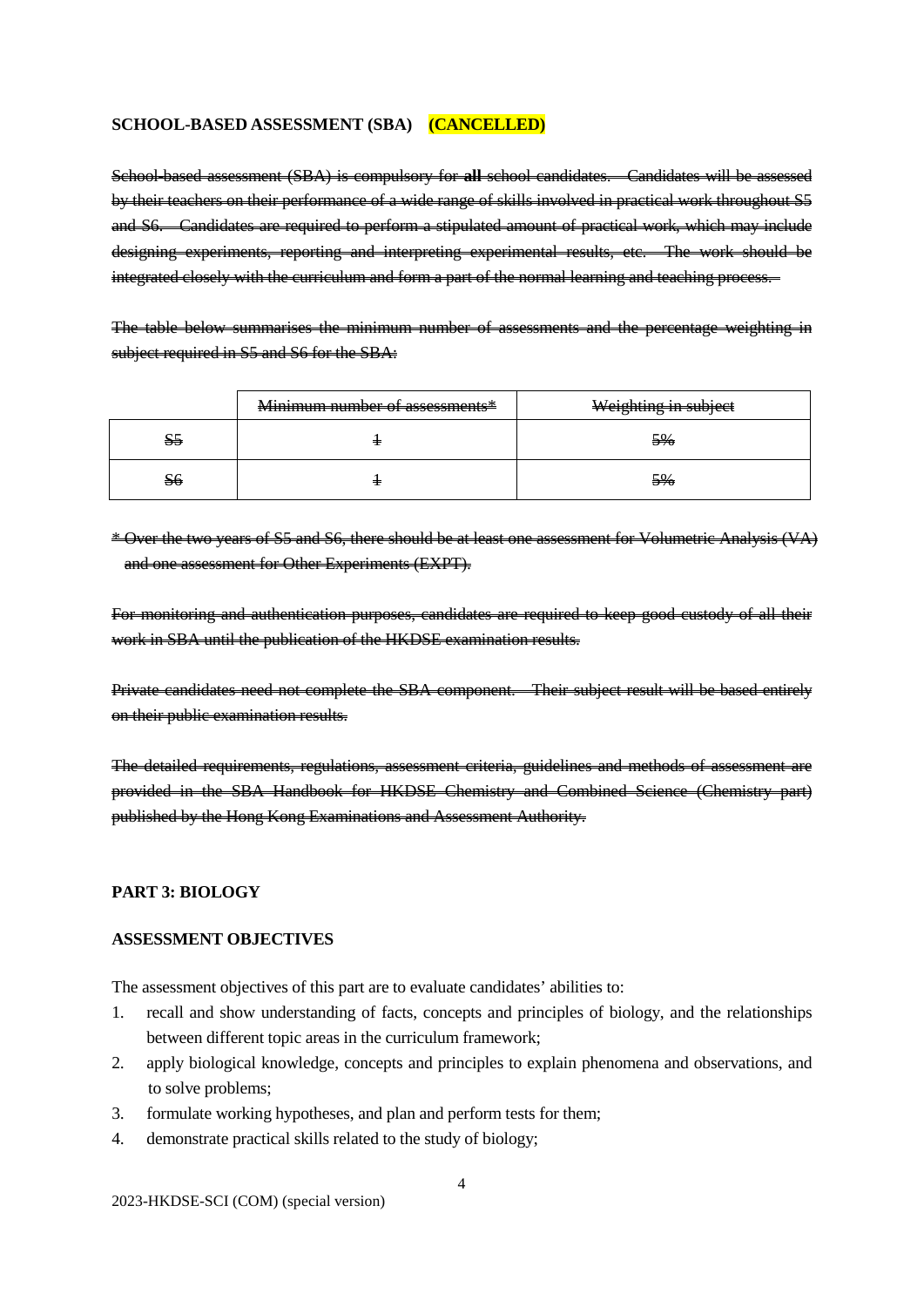- 5. present data in various forms, such as tables, graphs, charts, drawings, diagrams, and transpose them from one form into another;
- 6. analyse and interpret both numerical and non-numerical data in forms such as continuous prose, diagrams, photographs, charts and graphs – and make logical deductions and inferences and draw appropriate conclusions;
- 7. evaluate evidence and detect errors;
- 8. generate ideas; select, synthesise and communicate ideas and information clearly, precisely and logically;
- 9. demonstrate understanding of the applications of biology to daily life and its contributions to the modern world;
- 10. show awareness of the ethical, moral, social, economic and technological implications of biology, and critically evaluate biology-related issues; and
- 11. make suggestions, choices and judgments about issues affecting the individual, society and the environment.

### **MODE OF ASSESSMENT**

The public assessment of Combined Science (Biology part) consists of a public examination component and a school-based assessment component as outlined in the following table:

| Component                                 |                                                     | Weighting        | Duration             |
|-------------------------------------------|-----------------------------------------------------|------------------|----------------------|
| Public<br>Examination                     | Questions set on the biology part of the curriculum | $40\% \div 50\%$ | 1 hour<br>40 minutes |
| School-based Assessment (SBA) (CANCELLED) |                                                     | <del>10%</del>   |                      |

#### **PUBLIC EXAMINATION**

The examination paper comprises two sections: A and B. Section A consists of multiple-choice questions and carries  $\frac{12\%}{15\%}$  of the subject mark. Section B includes short questions, structured questions and an essay question, and it carries  $\frac{28}{15}$  of the subject mark. Candidates have to attempt **all** questions in this paper.

#### **SCHOOL-BASED ASSESSMENT (SBA) (CANCELLED)**

School-based assessment (SBA) is compulsory for **all** school candidates. In the SBA of Combined Science (Biology part), candidates are required to perform a stipulated amount of practical work, which may include scientific investigations, laboratory work, and fieldwork, etc. In S5 and S6, they will be assessed in two ability areas: practical skills and abilities (A) and reporting of investigative work (B). Ability area A carries 4% of the subject mark, while ability area B carries 6% of the mark.